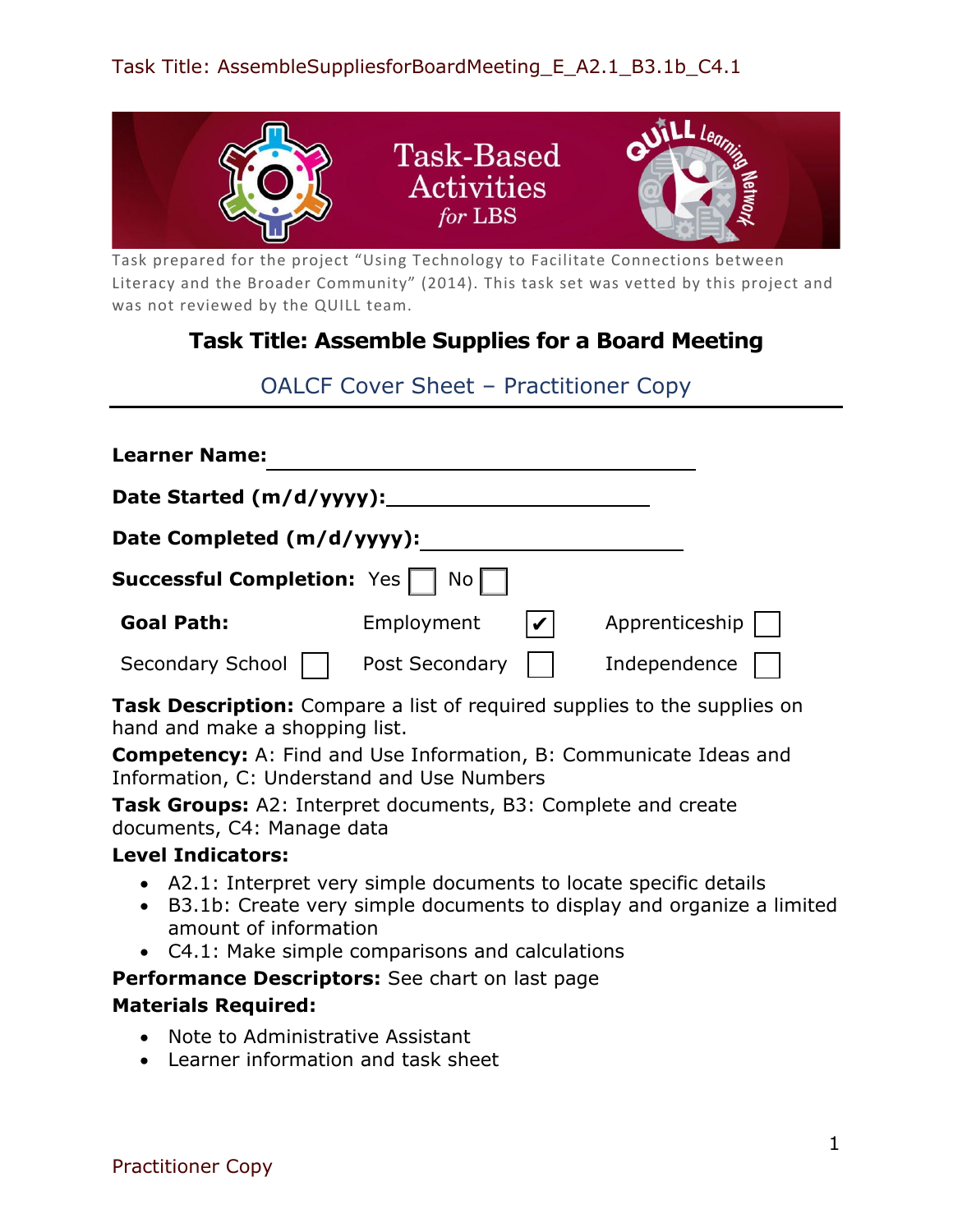Note to Administrative Assistant

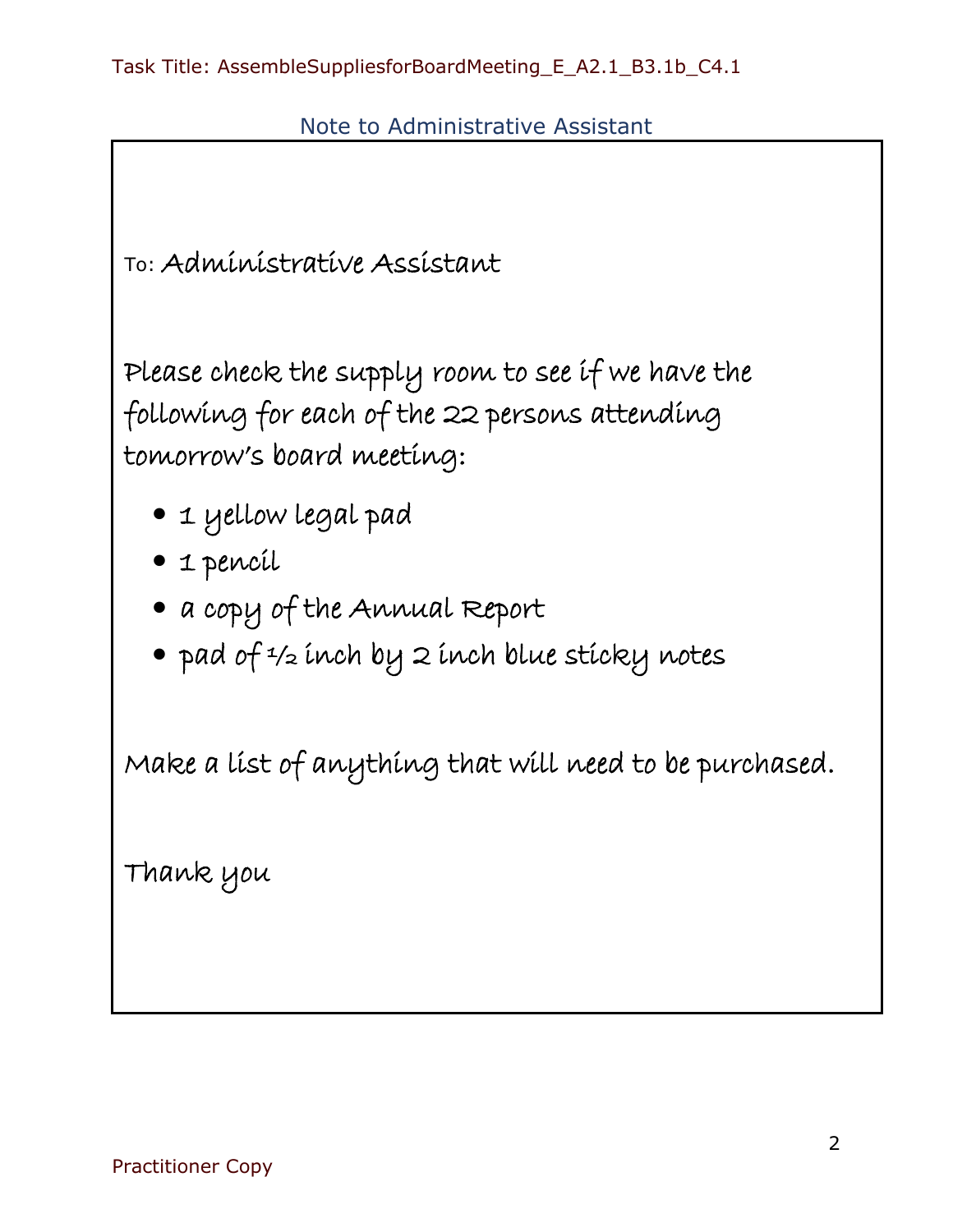## Learner Information and Work Sheet

Administrative assistants may be asked to gather materials in preparation for meetings.

**Task 1: Look at the note to the administrative assistant. On the shelf in the supply room the administrative assistant finds:**

- **a stack of 30 annual reports**
- **an unopened box of pencils, the label stating "one dozen"**
- **an open box of pencils with 7 pencils in it**
- **two packages of yellow legal pads, each containing 6**
- **three unopened packages of blue ½ inch by 2 inch sticky notes, each containing 6 pads**
- **an open package of blue ½ inch by 2 inch sticky notes with 4 pads remaining**

**List the items and amounts that will have to be purchased:**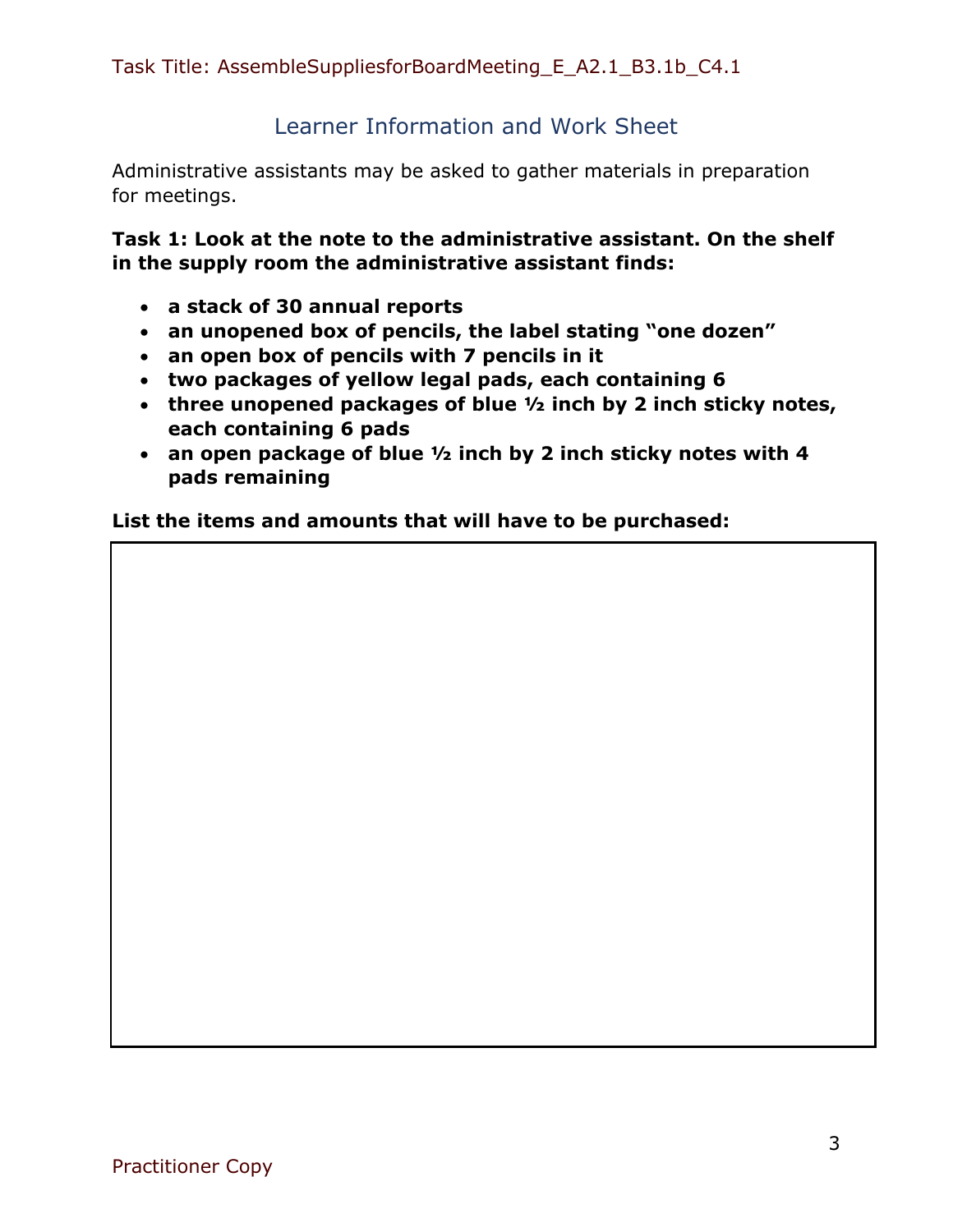### Answers

**Task 1: Look at the note to the administrative assistant. On the shelf in the supply room the administrative assistant finds:**

- **a stack of 30 annual reports**
- **an unopened box of pencils, the label stating "one dozen"**
- **an open box of pencils with 7 pencils in it**
- **two packages of yellow legal pads, each containing 6**
- **three unopened packages of blue ½ inch by 2 inch sticky notes, each containing 6 pads**
- **an open package of blue ½ inch by 2 inch sticky notes with 4 pads remaining**

#### **List the items and amounts that will have to be purchased:**

Items to be Purchased:

- 3 pencils  $(12 + 7 = 19, 22 19 = 3)$
- 10 yellow legal pads  $(6 \times 2 = 12, 22 12 = 10)$

**Note:** Items that should not be on the list include copies of the annual report (there were 30 available, more than the number needed for the meeting) and sticky notes ( $3 \times 6 = 18$ ,  $18 + 4 = 22$ , the exact number required).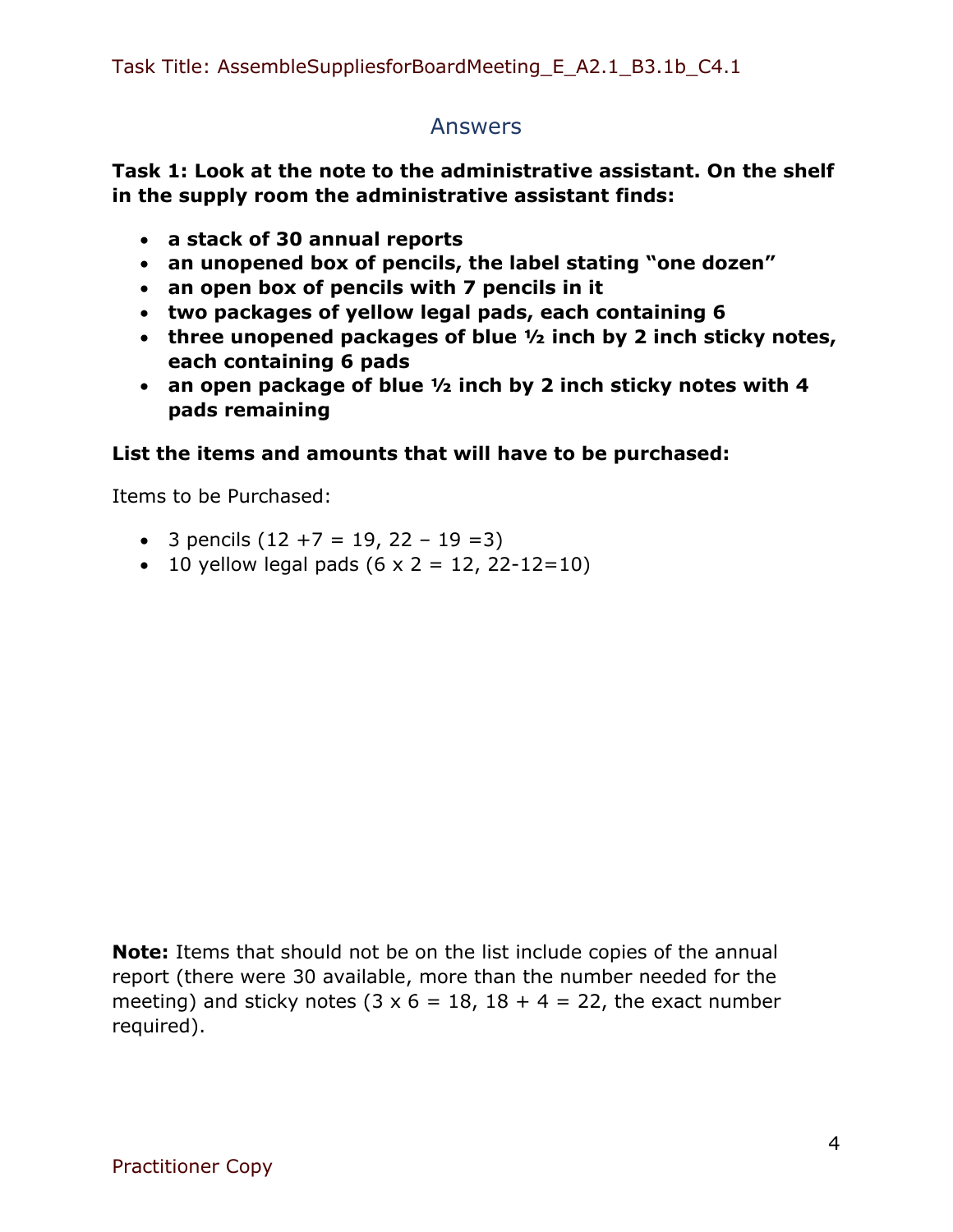# Performance Descriptors 1

| Levels       | Performance<br>Descriptors                                                                                                                            | <b>Needs</b><br><b>Work</b> | Completes task<br>with support<br>from practitioner | Completes<br>task<br>independently |
|--------------|-------------------------------------------------------------------------------------------------------------------------------------------------------|-----------------------------|-----------------------------------------------------|------------------------------------|
| A2.1         | Scans to locate specific<br>details                                                                                                                   |                             |                                                     |                                    |
| A2.1         | Interprets brief text<br>and common symbols                                                                                                           |                             |                                                     |                                    |
| <b>B3.1b</b> | Follows conventions to<br>display information in<br>lists, labels, simple<br>forms, signs (e.g.<br>images support the<br>message, text is<br>legible) |                             |                                                     |                                    |
| C4.1         | Adds, subtracts,<br>multiplies and divides<br>whole numbers and<br>decimals                                                                           |                             |                                                     |                                    |
| C4.1         | Recognizes values in<br>number and word<br>format                                                                                                     |                             |                                                     |                                    |
| C4.1         | Identifies and<br>compares quantities of<br>items                                                                                                     |                             |                                                     |                                    |
| C4.1         | Identifies and performs<br>required operation                                                                                                         |                             |                                                     |                                    |
| C4.1         | Interprets and<br>represents values using<br>whole numbers,<br>decimals, percentages<br>and simple, common<br>fractions (e.g. $1/2$ , $1/4$ )         |                             |                                                     |                                    |
| C4.1         | Follows apparent steps<br>to reach solutions                                                                                                          |                             |                                                     |                                    |